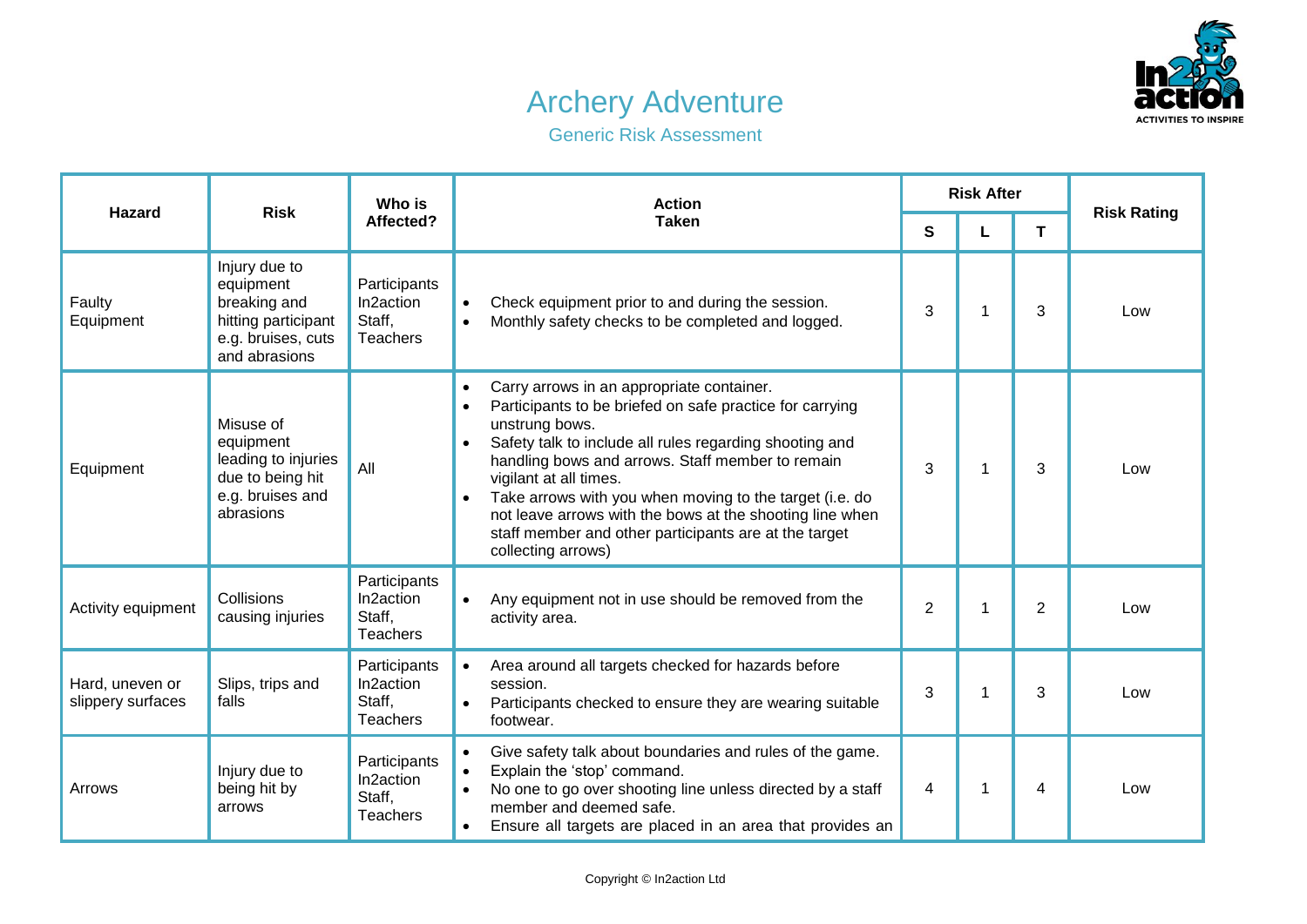|                                           |                                                                     |                                                        | adequate overshoot and is away from other activities,<br>pedestrians and access routes.                                                                                                                                                                                                                                                                                                                                                                                                          |                |   |                |     |
|-------------------------------------------|---------------------------------------------------------------------|--------------------------------------------------------|--------------------------------------------------------------------------------------------------------------------------------------------------------------------------------------------------------------------------------------------------------------------------------------------------------------------------------------------------------------------------------------------------------------------------------------------------------------------------------------------------|----------------|---|----------------|-----|
|                                           |                                                                     |                                                        | Ensure group is re-briefed at each different target.<br>$\bullet$                                                                                                                                                                                                                                                                                                                                                                                                                                |                |   |                |     |
| Bow string                                | Contact with arm<br>causing bruising<br>of forearm                  | Participants<br>In2action<br>Staff,<br><b>Teachers</b> | All participants must wear arm bracers.<br>$\bullet$<br>Demonstrate correct shooting technique.<br>$\bullet$<br>Remain vigilant while participants are shooting.<br>$\bullet$                                                                                                                                                                                                                                                                                                                    | $\overline{2}$ | 1 | $\overline{2}$ | Low |
| Arrows falling off<br>bow                 | Injury from end of<br>arrow coming into<br>contact with hand        | Participants<br>In2action<br>Staff,<br><b>Teachers</b> | $\bullet$<br>All arrows should be checked for length before shooting<br>commences, this length should be 3" longer than the out<br>stretched arm length.                                                                                                                                                                                                                                                                                                                                         | $\overline{2}$ | 1 | $\overline{2}$ | Low |
| Stray arrows                              | Injury from being<br>hit by arrows                                  | All                                                    | Waiting participants to be asked not to distract shooters.<br>$\bullet$<br>Staff member must ensure group stand in the waiting area<br>and only shoot when told to do so.                                                                                                                                                                                                                                                                                                                        | $\overline{4}$ | 1 | 4              | Low |
| Encroachment<br>from non-<br>participants | Injury from being<br>hit by arrows                                  | Public                                                 | Be aware at all times of anyone approaching the activity.<br>$\bullet$<br>Appropriate signage to be in place prior to shooting.<br>$\bullet$<br>Warning commands to be covered at start of session in<br>$\bullet$<br>safety talk.<br>Ensure all targets are placed in an area that provides an<br>adequate overshoot and is away from other activities,<br>pedestrians and access routes.<br>Staff member to remain vigilant at all times and use the<br>$\bullet$<br>stop command if required. | $\overline{4}$ | 1 | 4              | Low |
| <b>Incorrect Bow</b><br>Draw Strength     | <b>Strained Joints</b>                                              | Participants<br>In2action<br>Staff,<br>Teachers        | Bows with appropriate draw strength to be used.<br>$\bullet$                                                                                                                                                                                                                                                                                                                                                                                                                                     | $\overline{2}$ | 1 | 2              | Low |
| <b>Falling Target</b>                     | <b>Crushing Injuries</b>                                            | Participants<br>In2action<br>Staff,<br>Teachers        | $\bullet$<br>Staff should be situated at target as arrows are being<br>retrieved.<br>Heavy equipment will be pegged or guy wired down if<br>$\bullet$<br>there is any risk of it falling on participants.                                                                                                                                                                                                                                                                                        | 3              | 1 | 3              | Low |
| Jewellery/Objects<br>in Pockets           | Entrapment/<br>collisions causing<br>cuts, bruises and<br>abrasions | Participants<br>In2action<br>Staff,<br>Teachers        | Participants checked to ensure they have removed<br>jewellery and objects from pockets.                                                                                                                                                                                                                                                                                                                                                                                                          | $\overline{2}$ | 1 | $\overline{2}$ | Low |